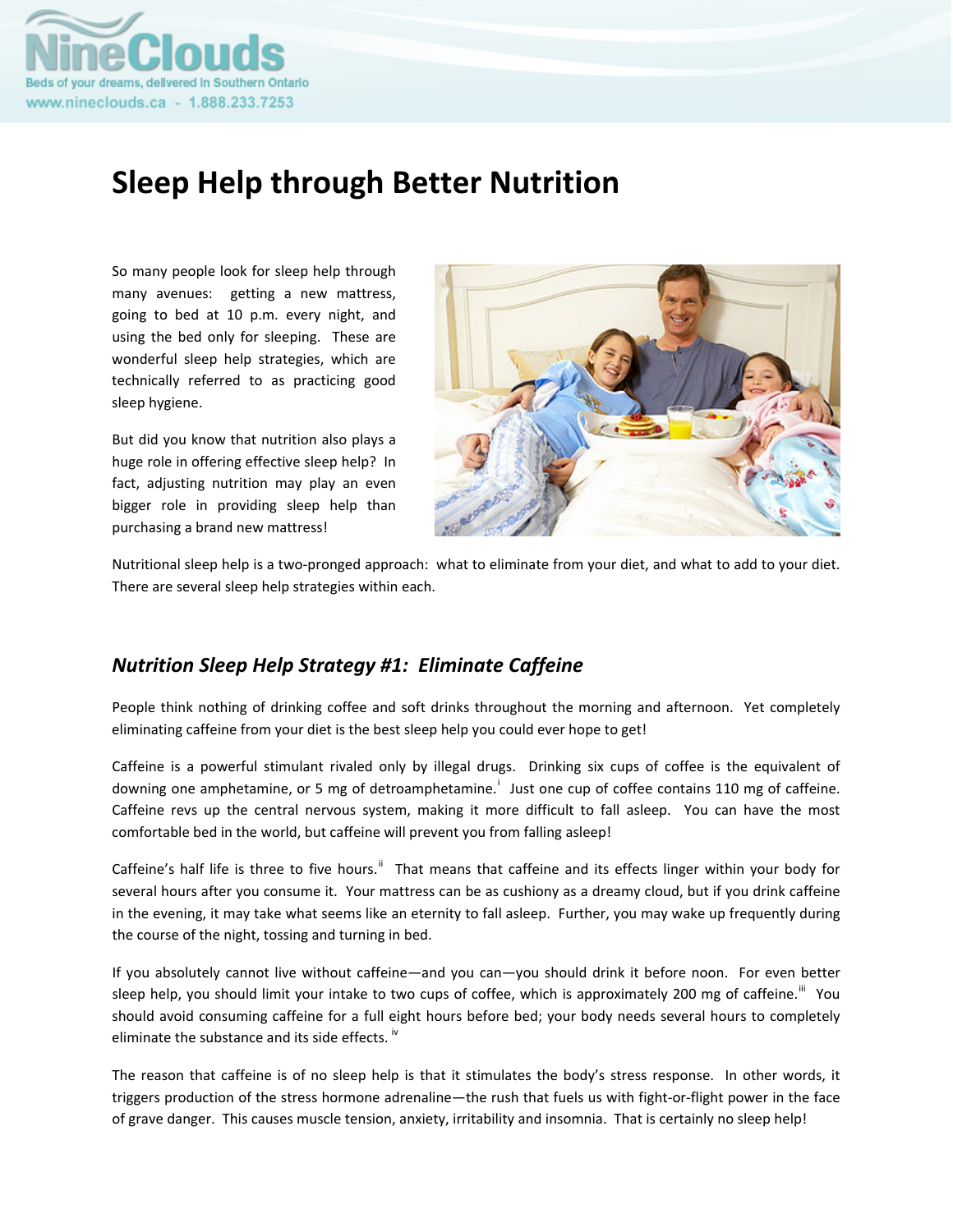

Another hormone that caffeine manipulates is melatonin. Unlike adrenalin, melatonin is actually a sleep-help hormone. The setting sun at dusk triggers the hypothalamus in the brain to tell the pineal gland, also in the brain, to stimulate melatonin. This sleep-help hormone is released in the body in increasing amounts between dusk and midnight to help us sleep.<sup>[v](#page-5-1) [vi](#page-5-1)</sup> This sleep-help hormone also keeps us young; hence the term "beauty sleep!"

Caffeine also stresses out your adrenal glands. And when your adrenal glands are taxed to the max, it causes insomnia. These are two small thumb-sized glands, one perched atop each kidney. Not only do the adrenal glands manufacture adrenaline, but they determine your overall energy level. We'll discuss the sleep help strategy of nutritionally supporting the adrenal glands shortly.

So eliminating caffeine from your diet is the number one sleep help strategy! Caffeine is not super addictive, so it's easy to remove from your diet. It's easiest to eliminate it gradually over the course of a week rather than going cold turkey. This will prevent withdrawal headaches and psychological mind games. Just drink one less caffeinated beverage per day until you're at zero. Then say hello to sleeping soundly in bed!

# *Nutrition Sleep Help Strategy #2: Eliminate or Dramatically Reduce Alcohol*

It's true that drinking one glass of wine at dinner provides flavonoids that support the heart. The problem is, the sugars in alcohol disrupt sleep. It's a myth that alcohol will provide sleep help benefits since it is technically classified as a depressant. The truth is, the way that your body metabolizes the sugars in alcohol disrupts sleep. This causes generally lighter sleep more frequent waking when you are in bed.

Further, alcoholic beverages can suppress certain stages of sleep—specifically, the crucial stages of deep sleep.<sup>[vii](#page-5-1)</sup> This provides zero sleep help whatsoever. Your body absolutely needs deep sleep for proper brain function, tissue repair, muscle building and immune system rejuvenation.

And here's another sleep help tip: If you suffer from chronic snoring or sleep apnea, stay away from alcohol! It markedly worsens these conditions. Vill

Drinking alcohol will also likely make you have to get out of bed to go to the bathroom in the middle of the night. So not only will your sleep be lighter in general, but it will almost certainly be interrupted.

So to make the most of your mattress time, try to limit yourself to just a couple drinks per week. Another sleep help tip is to drink any alcoholic beverages as early in the evening as possible, preferably with a meal.

# *Nutrition Sleep Help Strategy #3: Don't Eat Too Late*

Some people like to enjoy a snack just before bedtime. But even if it's a sleep-help type of food, it will interfere with sleep if you eat within two hours of bedtime. We'll discuss sleep-help snacks shortly. Your digestive system needs a couple of hours to completely metabolize food before you go to bed.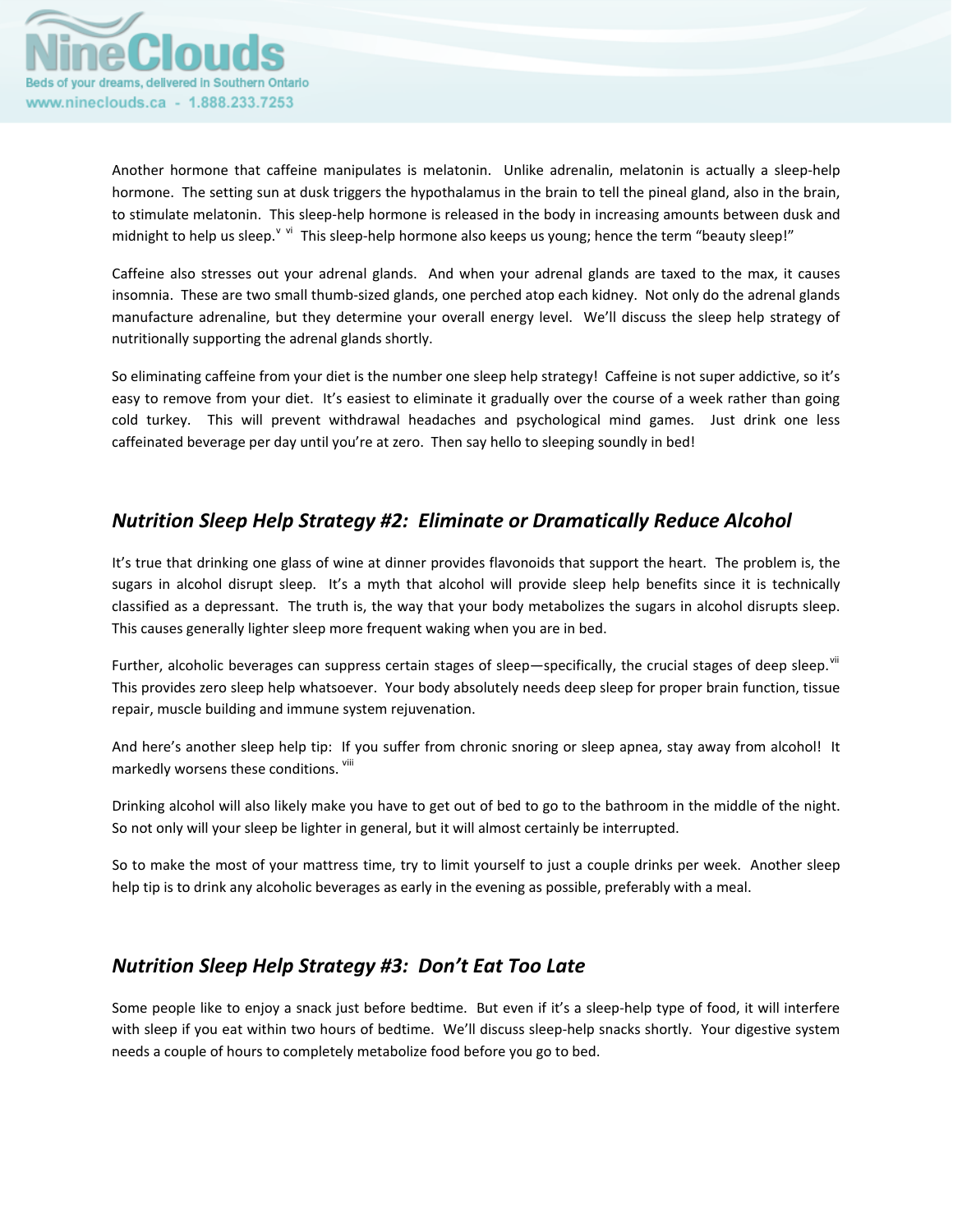

Another no‐no that sabotages quality mattress time is the midnight snack! Like eating too close to bedtime, the metabolism process following a midnight snack will make your sleep lighter and cause more frequent awakenings when you are in bed.

In general, you should watch what and how much you eat in the evenings so that going to bed is restorative rather than fitful. If you eat a huge, late restaurant dinner of Four‐Alarm Burritos, you'll feel miserable when you get horizontal in bed. You may also suffer from heartburn, which will prevent you from drifting off into dreamland.

Another sleep help tip is to avoid sugary sweets in the evenings between dinner and bed times. Blood sugar fluctuations instigate insomnia. Sugar is also related to irritability; a racing mind can make it near impossible to fall asleep once you get in bed. And if you awaken in the middle of the night, your sugar-fired brain will keep you awake.

Not only does eating too late interfere with quality mattress time, but so does drinking too late. Play it safe and stop all liquid intake for one hour before going to bed. This will prevent having to get out of bed in the middle of the night to go to the bathroom. Another sleep help tip: urinate as many times as you can muster in the 30 minutes before going to bed!

## *Nutrition Sleep Help Strategy #4: Eat for Your Adrenals*

Those little adrenal glands we discussed earlier also produce the stress hormone cortisol plus the youth hormone DHEA. Cortisol is beneficial—but only in the proper balance. Daily fluctuations in cortisol levels induce insomnia, which in turn churns out more cortisol, creating a vicious cycle that hampers quality mattress time. Further, ample sleep in bed helps the adrenal glands produce sufficient DHEA levels, which keeps cortisol levels in

their proper balance.

#### **Symptoms indicating that those little sleep help glands are stressed out include:**

- $\bullet$  Experiencing difficulty try to fall asleep in bed, usually from worrying
- **F** Feeling groggy when you wake up in the morning
- **Finding it hard to peel yourself out of bed**
- $\blacksquare$  Needing caffeine to wake up for the morning
- **Needing caffeine and sugar-loaded snacks to function, especially late in the morning and in the** afternoon
- **Craving sweets**
- **An inability to think clearly**
- **Impaired memory**
- **Figure 1** Frequent headaches
- **Hypoglycemia**
- **Recurring infections**
- **Having low sex drive**
- $\bullet$  Feeling depressed<sup>1x</sup>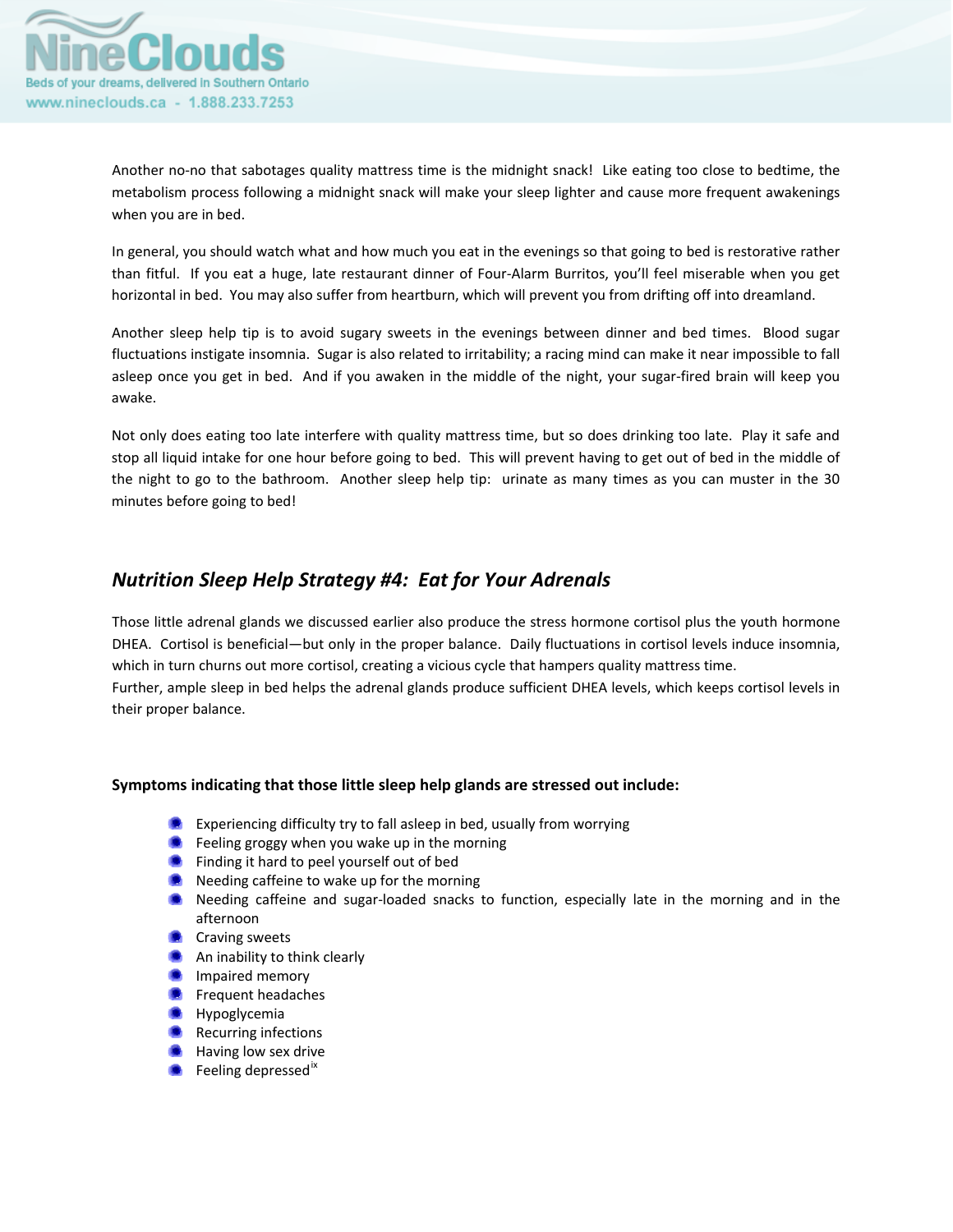

## **Here's how you can get sleep help from your daily diet to support your adrenal glands:**

- **Indulge in a diet teeming with whole foods.**
- **Dramatically reduce the amount of refined sugar that you eat.**
- Eat plenty of low-fat protein with each snack and meal, such as beans, hummus, tofu, seeds, nuts and fish.
- **A** Avoid cleansing and fasting diets, which will fatigue the adrenals.
- **Take 25 to 50 mg of a B complex vitamin every day.**
- **C** Take 500 to 1,000 mg daily of vitamin B-5, which is pantothenic acid. Divide it into smaller doses taken throughout the day. Snack times and mealtimes are convenient. Vitamin B-5 helps the adrenals produce energy.
- Take 500 to 2,000 mg of vitamin C. Like vitamin B-5, divide it into several doses taken throughout the day. Vitamin C supports the adrenal glands' blood vessels.
- **Take 300 to 400 mg of magnesium every day. Again, divide the doses over the course of the day. You** should take it in the form of citrate, fumarate, glycinate or malate.
- **Take 15 to 30 mg of zinc every day.**
- Take 100 mg Siberian ginseng two times every day. Take it before 3 p.m. so its energy-producing effects don't interfere with quality mattress time.

These sleep help tips will help your adrenals keep cortisol levels in perfect balance!

## *Nutrition Sleep Help Strategy #5: Take Mineral Supplements*

Not only does magnesium provide adrenal help, but it also provides sleep help! If you don't get enough magnesium, you may sleep lighter and wake up more often when you're in bed.  $^{\text{x}}$  $^{\text{x}}$  $^{\text{x}}$  You may also experience fullblown insomnia if you have a magnesium deficiency. <sup>[xi](#page-5-1)</sup> We need 400 mg of magnesium every day. Taking a magnesium supplement can seriously improve the quantity and quality of your mattress time.  $x$ <sup>ii</sup> If [you're](#page-5-1) [experiencing](#page-5-1) muscle tension, you can take a magnesium supplement before bed to relax your muscles; this will [impart](#page-5-1) more sound sleep.  $^{xiii}$ 

You should note that some medications can prevent optimum magnesium absorption. This is most often diuretics that are used to treat high blood pressure. Also, you should consult your physician before taking magnesium if you have heart or kidney health issues. [xiv](#page-5-1)

Another sleep help mineral is copper. If you get less than 1 mg of copper in your daily diet, it may take you longer fall asleep when you go to bed; also, you may not feel well-rested the next day. But you will sleep better if you get 2 mg of copper every day. Foods high in copper include dried beans, seeds, nuts, mushrooms, lobster and cooked ovsters.<sup>[xv](#page-5-1)</sup>

If you get less than one‐third of the U.S. Recommended Daily Allowance of iron, another sleep help mineral, you may not sleep well. Women of menstruating age should get 15 mg if iron every day, while post-menopausal women and men should get 10 mg daily. This will help ensure sound sleep when you're in bed, with fewer awakenings and better overall sleep quality. <sup>[xvi](#page-5-1)</sup>

A multivitamin supplement that contains the above-listed amounts of these minerals can be a big sleep help!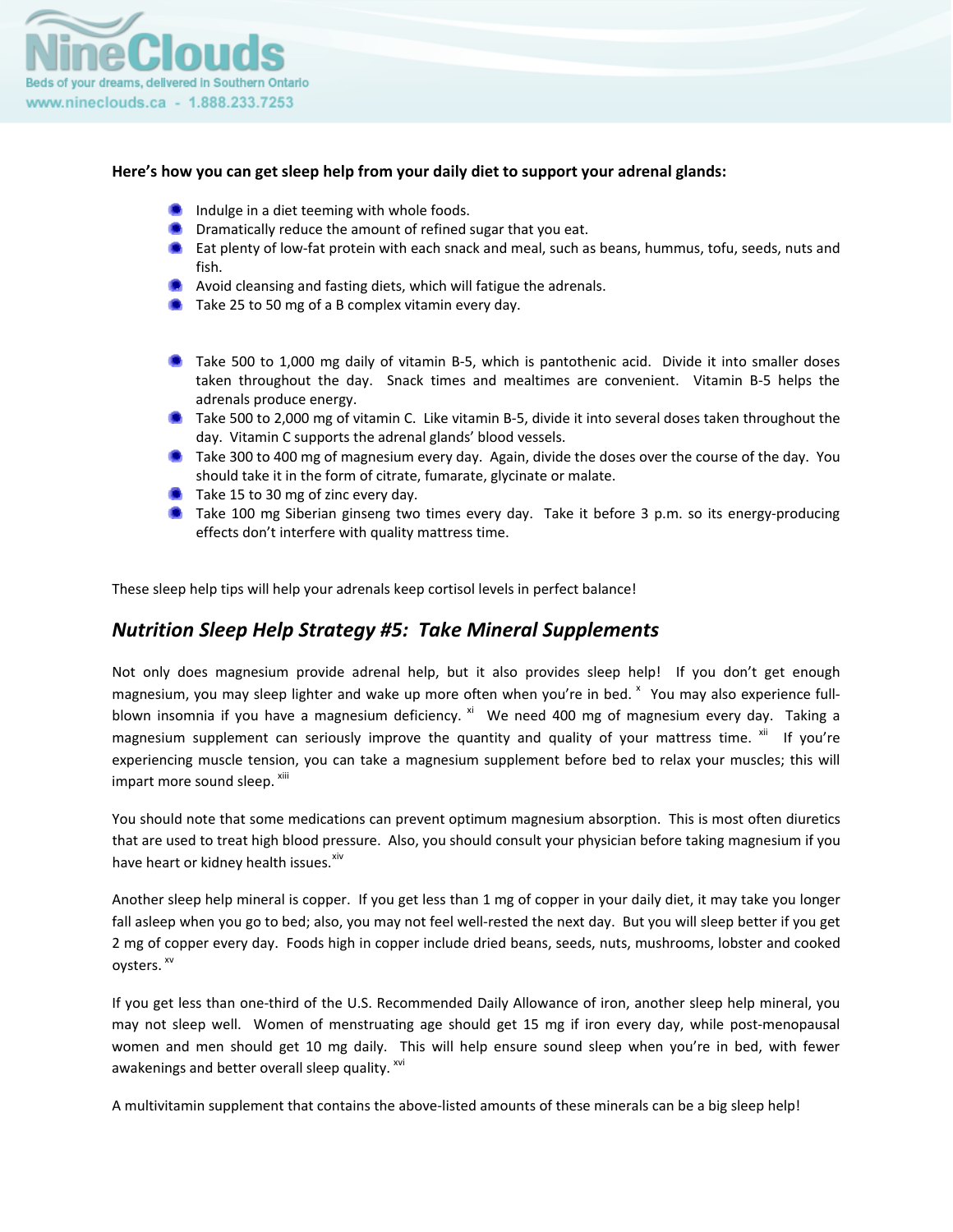

# *Nutrition Sleep Help Strategy #6: Eat a Sleep‐Beckoning Snack*

Foods that contain tryptophan are the biggest sleep help. Tryptophan is an amino acid; the body converts it to melatonin and serotinon to beckon the sandman.<sup>[xvii](#page-5-1)</sup>

### **Tryptophan‐containing sleep help foods include:**

- **Potatoes**
- **Bananas**
- **Dates**
- Grains, especially oats
- **Legumes**
- **Dairy products, preferably from organic and/or local dairy sources. They don't contain growth** hormones, antibiotics or other stimulating chemicals. Yogurt and kefir, which is drinkable yogurt, are notably effective sleep help. [xviii](#page-5-1) [xix](#page-5-1)

#### **Other sleep help foods include:**

- **Lettuce**
- Spinach
- Nuts, especially peanuts
- Poppy seeds<sup>[xx](#page-5-1)</sup> xx

Enjoying a snack composed of these sleep help foods a couple of hours before bedtime will impart high‐quality ZZZ's when you hit the mattress. If you eat any protein in your snack, such as nuts, be sure to eat more carbohydrates than protein. Protein contains tyrosine, a type of amino acid that activates the brain. This sleep help trick will make tryptophan more readily available to your brain so it can more easily produce melatonin and serotonin.

## *Nutrition Sleep Help Strategy #7: Enjoy a Healthy Diet*

#### **Here are some handy sleep help tips for your overall diet:**

- **B** Follow a regular meal schedule. Eating on a sporadic schedule can be detrimental to sleep patterns when you go to bed.
- Avoid dieting. Dieting causes cortisol levels to fluctuate, setting the stage for insomnia.
- **Eat a healthy diet that is high in whole foods and low in refined sugar.**

These sleep help tips will help you get the most out of your mattress mileage. Who knew that sleep help could taste so great?